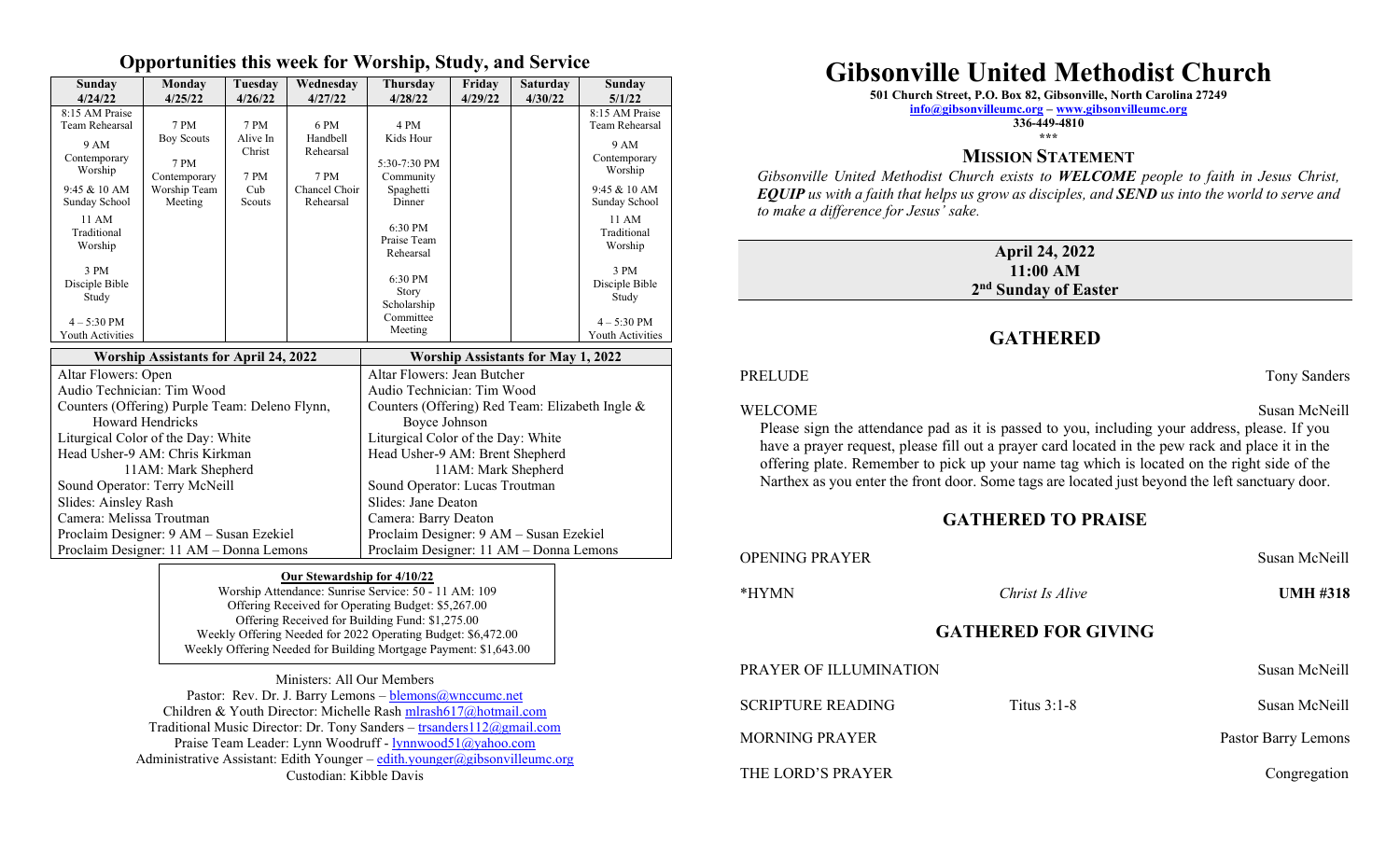| GOD AND FAMILY RECOGNITION (Will Morrow and Henry O'Day)                                                                                                                                                                                                                                                                                                                                             |                     | *CLOSING HYMN                 | <b>UMH #325</b><br>Hail, Thou Once Despised Jesus |                                                           |  |
|------------------------------------------------------------------------------------------------------------------------------------------------------------------------------------------------------------------------------------------------------------------------------------------------------------------------------------------------------------------------------------------------------|---------------------|-------------------------------|---------------------------------------------------|-----------------------------------------------------------|--|
| <b>INVITATION TO THE OFFERING</b>                                                                                                                                                                                                                                                                                                                                                                    | Susan McNeill       | SPECIAL PASTORAL ANNOUNCEMENT |                                                   | Howard Hendricks                                          |  |
| <b>OFFERTORY</b>                                                                                                                                                                                                                                                                                                                                                                                     | <b>Tony Sanders</b> | *DISMISSAL WITH BLESSING      |                                                   | <b>Staff Parish Relations Chairperson</b><br>Pastor Barry |  |
| *DOXOLOGY<br>"Praise God, From Whom All Blessings Flow"<br>Praise God, from whom all blessings flow; Praise him, all creatures here below:<br>Praise him, above, ye heavenly host; Praise Father, Son, and Holy Ghost. Amen                                                                                                                                                                          | <b>UMH #95</b>      | <b>POSTLUDE</b>               |                                                   | <b>Tony Sanders</b>                                       |  |
| *DEDICATION OF THE OFFERING                                                                                                                                                                                                                                                                                                                                                                          | Susan McNeill       | *Please stand if you are able |                                                   |                                                           |  |
| <b>GATHERED BY THE WORD</b>                                                                                                                                                                                                                                                                                                                                                                          |                     |                               |                                                   |                                                           |  |
| <b>MESSAGE</b>                                                                                                                                                                                                                                                                                                                                                                                       | Pastor Barry        |                               |                                                   |                                                           |  |
| <b>GATHERED AND SENT OUT</b>                                                                                                                                                                                                                                                                                                                                                                         |                     |                               |                                                   |                                                           |  |
| *THE APOSTLES' CREED: ECUMENICAL VERSION [UMH #882]<br>I believe in God, the Father Almighty,<br>creator of heaven and earth.                                                                                                                                                                                                                                                                        | Susan McNeill       |                               |                                                   |                                                           |  |
| I believe in Jesus Christ, his only Son, our Lord,<br>who was conceived by the Holy Spirit,<br>born of the Virgin Mary,<br>suffered under Pontius Pilate,<br>was crucified, died, and was buried;<br>he descended to the dead.<br>On the third day he rose again;<br>he ascended into heaven,<br>is seated at the right hand of the Father,<br>and will come again to judge the living and the dead. |                     |                               |                                                   |                                                           |  |
| I believe in the Holy Spirit,<br>the holy catholic church,<br>the communion of saints,<br>the forgiveness of sins,<br>the resurrection of the body,<br>and the life everlasting. Amen.                                                                                                                                                                                                               |                     |                               |                                                   |                                                           |  |